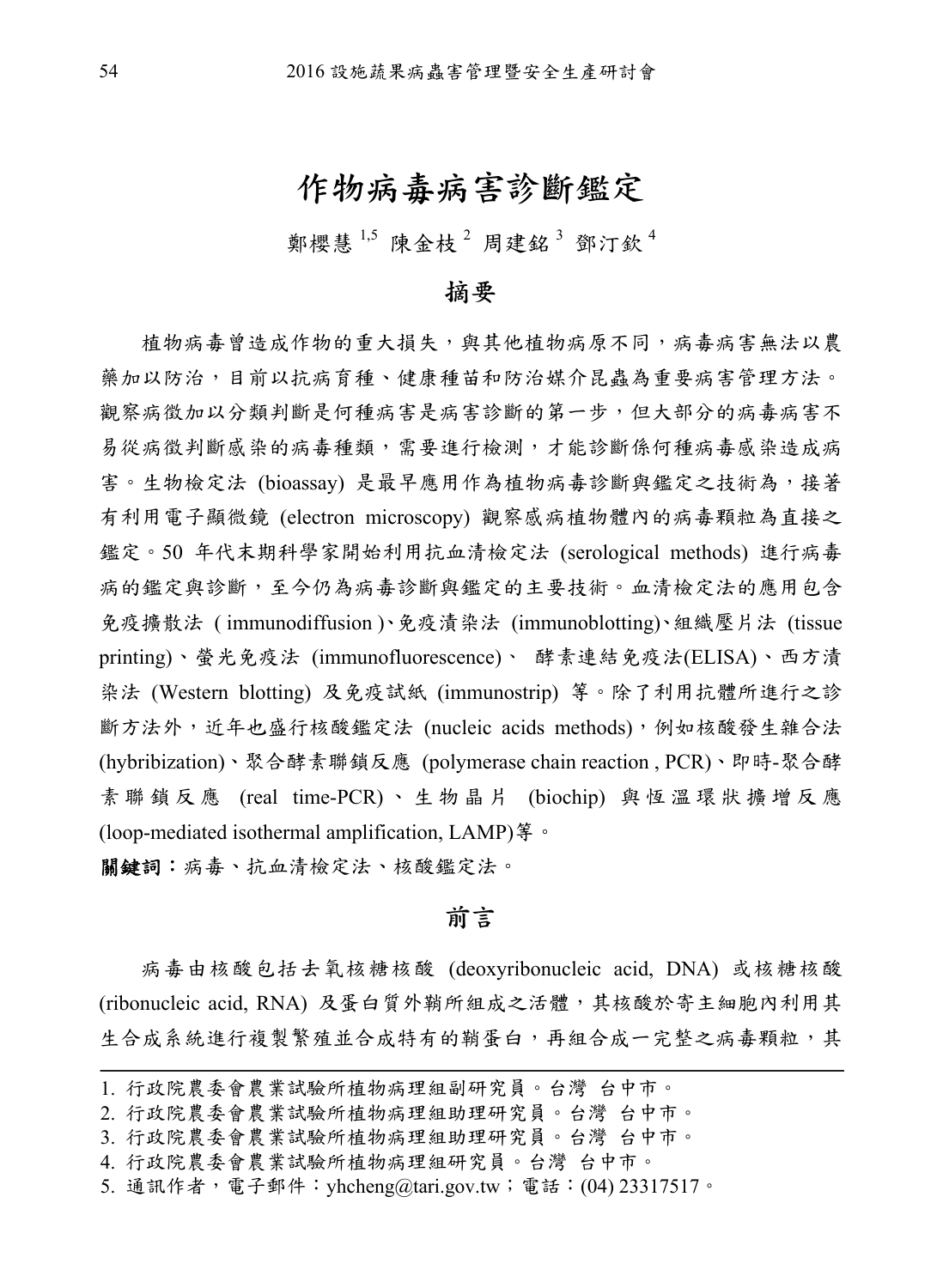外形有桿狀、絲狀及球形等。感染植物的病毒稱為植物病毒,目前已知的植物病 毒約有 1000 種以上,危害穀類、蔬菜、花卉、果樹等作物與觀賞植物等。植物病 毒學家曾票選近年 10 大重要病毒 (Rybicki 2015), 台灣常見的番茄斑萎病毒 (Tomato spotted wilt virus, TSWV) (Yeh et al. 1992; Zheng *et al*. 2010)、番茄黃化捲葉 病毒 (Tomato yellow leaf curl virus, TYLCV) (Jan *et al.* 2007; Tsai *et al.* 2011)、胡瓜 嵌紋病毒 (Cucumber mosaic virus, CMV) (鄧 2011) 與馬鈴薯 Y 病毒 (Potato virus Y, PVY) 都榜上有名, 其中 TYLCV 和甜瓜黄斑病毒(Melon yellow spot virus, MYSV) (與 TSWV 同一病毒屬) (Chen 2008) 更是引起設施栽培中重要的病毒病 害。除了 TYLCV 及 MYSV 之外,南瓜捲葉菲律賓病毒 (Squash leaf curl Philippine virus, SLCPHV) (Liao *et al.* 2007; Tsai *et al.* 2007) 及瓜類褪綠黃化病毒 (Cucumber chlorotic yellows virus, CCYV) (Tseng *et al*. 2009; Huang *et al.* 2010) 也是近年來常 見於設施栽培由粉蝨傳播的病毒病害。

病毒侵入寄主植物之後,絕大部分造成系統性感染,在根、莖、葉,花及果 實均有病毒存,也對其造成影響,如葉片呈現嵌紋、斑駁、皺葉、捲葉、黃化、 褐化、壞疽斑、輪斑、條斑、簇葉,腫瘤或是節間縮短植株矮化,花瓣變色枯萎, 果實品質劣變、脫落或縮小畸形等,嚴重者亦有生長停頓、枯萎或整株死亡。但 是也有些植物感染病毒後並不顯現病徵,呈現潛伏性感染。目測觀察是判別是否 為病毒病害最直接的方法,但病毒感染造成的病徵受季節與環境的影響,常因栽 培管理與氣候條件不同,病徵嚴重程度不同。而同一病毒在不同作物或不同品種 上的病徵往往不盡相同。有時病徵相似,但卻由不同病毒感染引起。尤其在田間 常有複合感染的狀況發生,因此不容易以肉眼直接判斷為何種病毒危害,往往需 要配合其他檢測方法進行診斷。茲將植物病毒常見的診斷方法 (詹 2002; Webster *et al*. 2014) 簡介如下:

#### 生物診斷法 (Biological methods)

利用機械接種或嫁接等方式,使病毒感染指示植物。常見的指示植物包括紅 藜(*Chenopodium amaranticolor*)、奎藜 (*C. quinoa*)、煙草 (*Nicotiana benthamiana*) 等。但此檢定方法必須有足夠的溫室空間和維護管理的人工,而且操作者必須有 一定的經驗,否則檢定結果之成功率可能會造成誤判。可以利用機械接種的病毒 如前述的 CMV、TSWV 及 MYSV 等,利用接種指示植物法的注意如指示植物的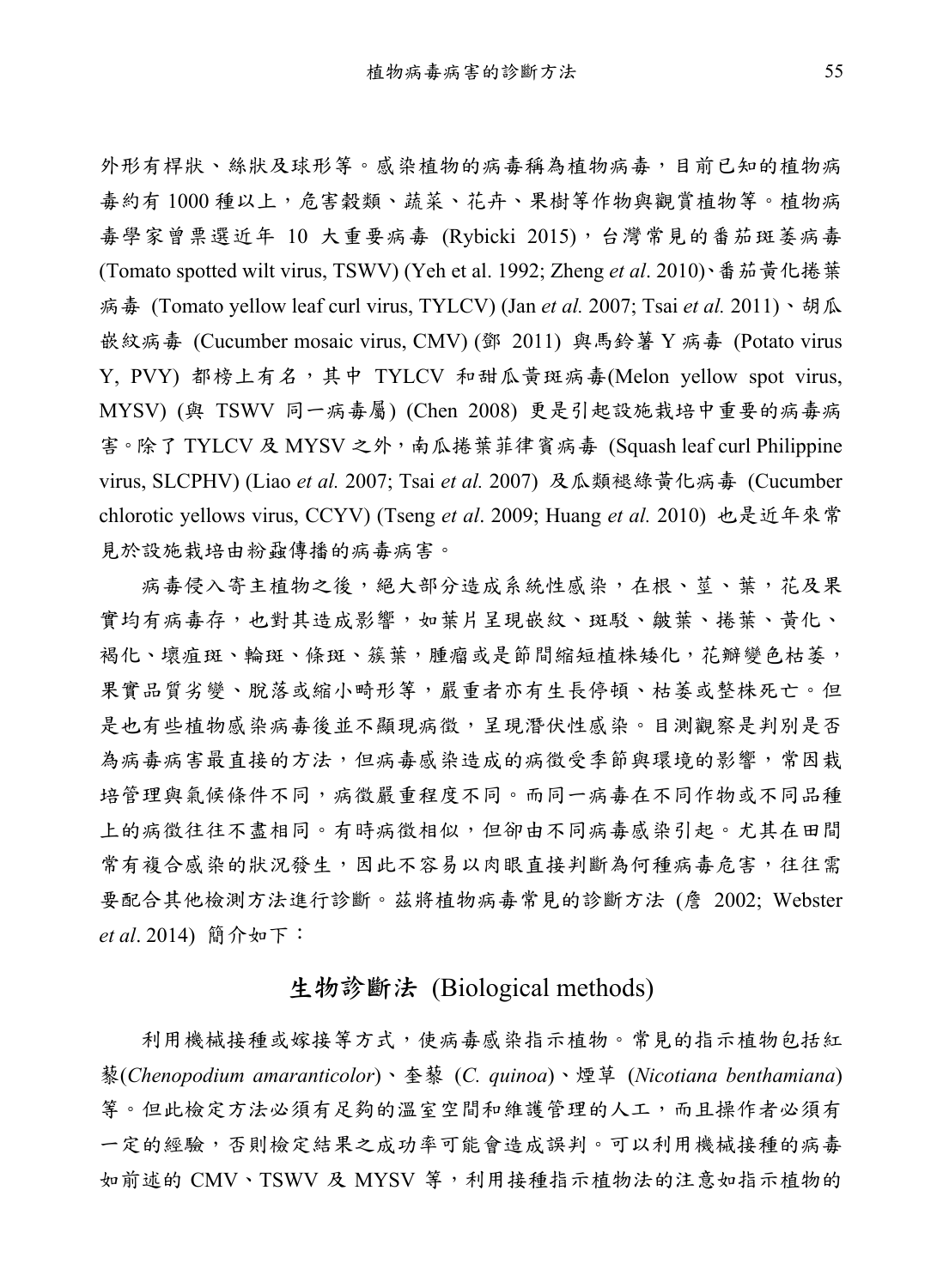齡期、金剛砂的粗細、緩衝接種液用量、研磨液至於冰上與接種後水洗葉面等注 意事項以增加接種成功率。

無法機械接種的病毒如 SLCPHV 及 CCYV 等,則利用嫁接或靠接指示品種, 觀察病徵加以判別。

#### 生化診斷法 (Biochemical mehtod)

生化診斷法指光學顯微鏡觀察法或組織化學染色法。有些病毒感染後,植物 細胞內形成特有的內含體 (inclusion body), 私下葉片表皮, 加以染色與褪色後, 即可以高倍光學顯微鏡觀察寄主細胞內形成之內含體,內含體的形狀可作為判別 依據 (陳 2001)。

#### 電子顯微鏡觀察法 (Electron microscopy)

電子顯微鏡是觀察罹病植株是否有病毒顆粒作為判斷依據,另外,配合專一 性抗體之應用之免疫電顯觀察法,也能提升電顯的敏感度。利用電子顯微鏡鏡檢 最大的好處是可以直接觀察到病毒顆粒,但若未觀察到病毒顆粒不代表無病毒存 在。又可分為直接陰染法 (Direct negative staining) 與免疫電顯觀察法 (Immuno-specific electron microscopy,  $I S E M$ )  $\cdot$ 

## 血清檢定法(Serological methods)

常用的抗血清檢定法包括免疫擴散法 (SDS-immunodiffusion test)、酵素連結免 疫法 (ELISA) 及免疫漬染法 (immunoblotting test)、免疫試紙 (immunostrip) 及石 英晶體微量免疫感測器 (Quartz-Crystal-Microbalance immunosensors, QCMI) 等檢 定方法。抗血清的來源可由實驗室自行製備或購自商業公司。實驗上常以純化的病 毒、純化的鞘蛋白或病毒基因的表現蛋白作為抗原,免疫白兔或小鼠製備抗血清。

免疫擴散法雖然靈敏度不高,但由反應帶出現的位置、數目,以及反應帶間 有否交錯,可以判斷不同檢體與抗原之間的異同。在抗原與抗體擴散相遇處會形 成白色反應帶,若無相對病毒存在則無反應帶出現。

免疫清染法為簡化的檢查方法,步驟是將檢體葉片捲成筒狀,刀片橫切後所 得新鮮切面壓印在硝酸纖維膜上,與抗血清反應,再用酵素連結二次抗體反應後, 浸入酵素基質溶液,若有呈色表示為陽性反應。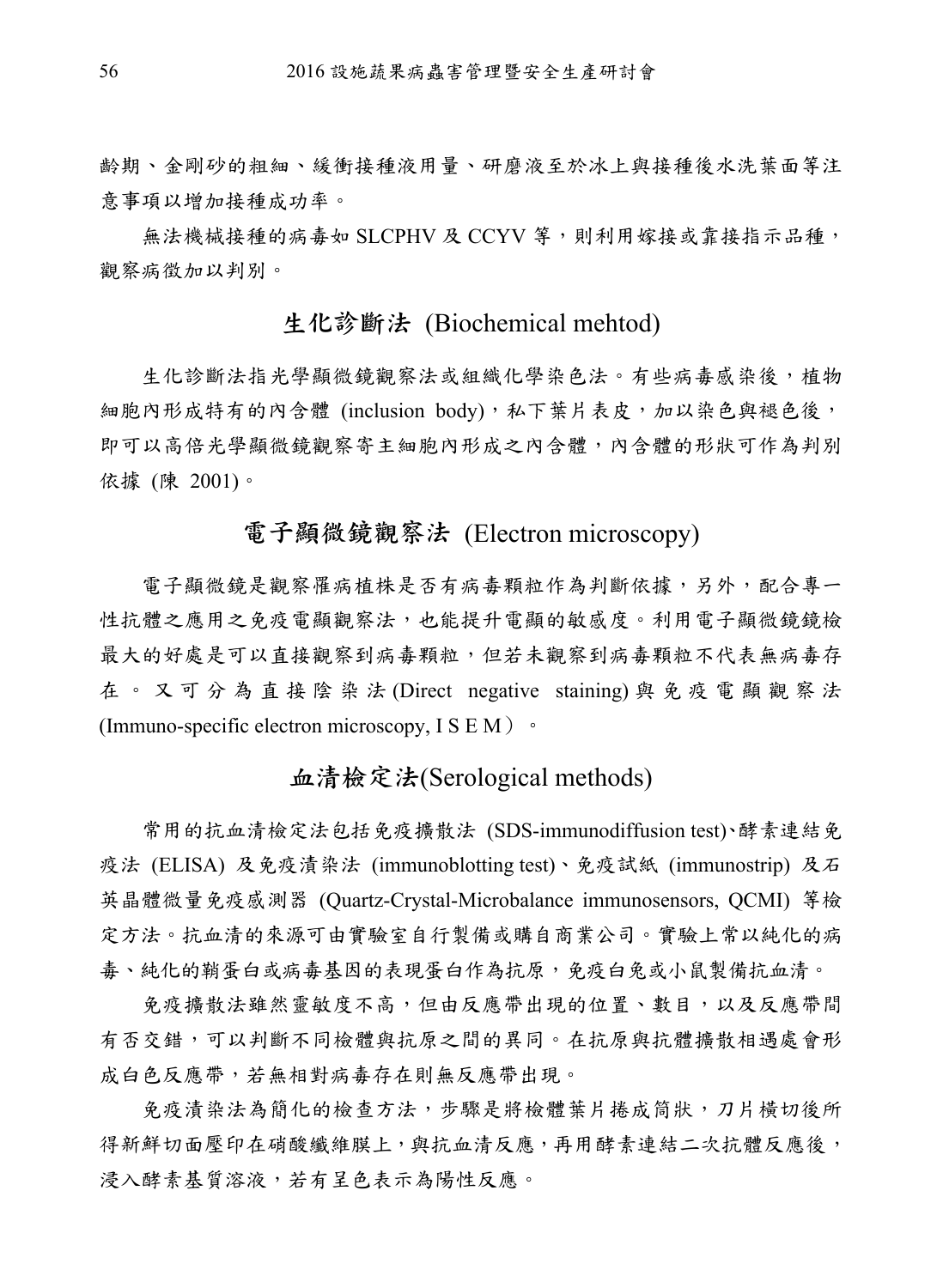免疫試紙利用 1 次與 2 次抗體夾心方式的免疫膠體金層析技術,屬於一步式 固相膜反應。試紙被滴加樣品溶液後,溶液中的抗原隨溶液爬行至結合墊處,與 其中的膠體金標記抗體 1 反應形成紅色的抗原抗體複合物,然後繼續層析移動向 前。在觀察窗口的檢測線處,紅色免疫複合物中的抗原被此處預先包被抗體 2 捕 獲並截留下來,隨著紅色複合物截留量增多,逐漸形成一條紅線,因此根據紅色T 線的出現即可判定樣品溶液為陽性。目前已有商業化生產此類試劑套組。

目前應用於植物病毒檢測以 ELISA 敏感度佳、結果重現性高、可以快速處理 大量樣本等優點,在偵測上應用最為普遍,詳細操作方法及緩衝液配製方法如參 考文獻 (Clark 1977)。

石英晶體微量免疫感測器原理與 ELISA 類似,以鍍膜的石英晶體取代 ELISA 的聚苯乙烯微量盤,利用質量負載(Mass-Loaded)原理,藉由生物辨識層的薄膜, 利用分析儀器準確辨識出被偵測的病毒抗原的濃度,在蘭花病毒檢測上已有成功 的報告 (Eun *et al*. 2002)。

### 分子診斷法 (Molecular mehtods)

分子診斷法包括核酸探針雜配法 (DNA probe hybridization) 與聚合酶連鎖反 應法 (polymerase chain reaction, PCR) 兩大類。核酸檢查法雖然比 ELISA 敏感,但 是技術門檻及成本費用也相對較高。核酸探針雜配法操作方法與免疫漬染法相 近,利用與病毒核酸互補的一段核酸片斷做為試劑使其與供測病毒核酸發生雜配 (hybribization) 反應, 其反應之結果以放射性或非放射性物質加以偵測出來。以 DNA 為偵測的對象稱為南方漬染法 (Southern blotting),北方漬染法 (Northern blotting) 以 RNA 為偵測對象,點狀漬染法(Dot blot hybridization)不經過電泳分析, 直接將樣品核酸點在膜上,進行雜合。偵測之抗體改為核酸探針,核酸探針聯結 DIG、Biotin 等,作為後續呈色之用。生物晶片(Biochip) 將數千甚至數萬個點(spot)- 探針(probe),以高密度方式植在約拇指大小之晶片,利用互補核酸結合等特性做 到同時大量偵測反應效果。

聚合酶連鎖反應利用 Taq 聚合酶自 DNA 模板擴增一小段已知的 DNA 片段, 以 RNA 為模板時需先經反轉錄成爲互補 DNA,再以此爲模板透過 PCR 進行 DNA 複製,稱為 **r**everse **t**ranscription-**PCR** (**RT-PCR**)。PCR 另有各種變體: touchdown PCR:前幾循環溫度逐漸下降;multiplex PCR:在同一個反應中使用多組引子;nested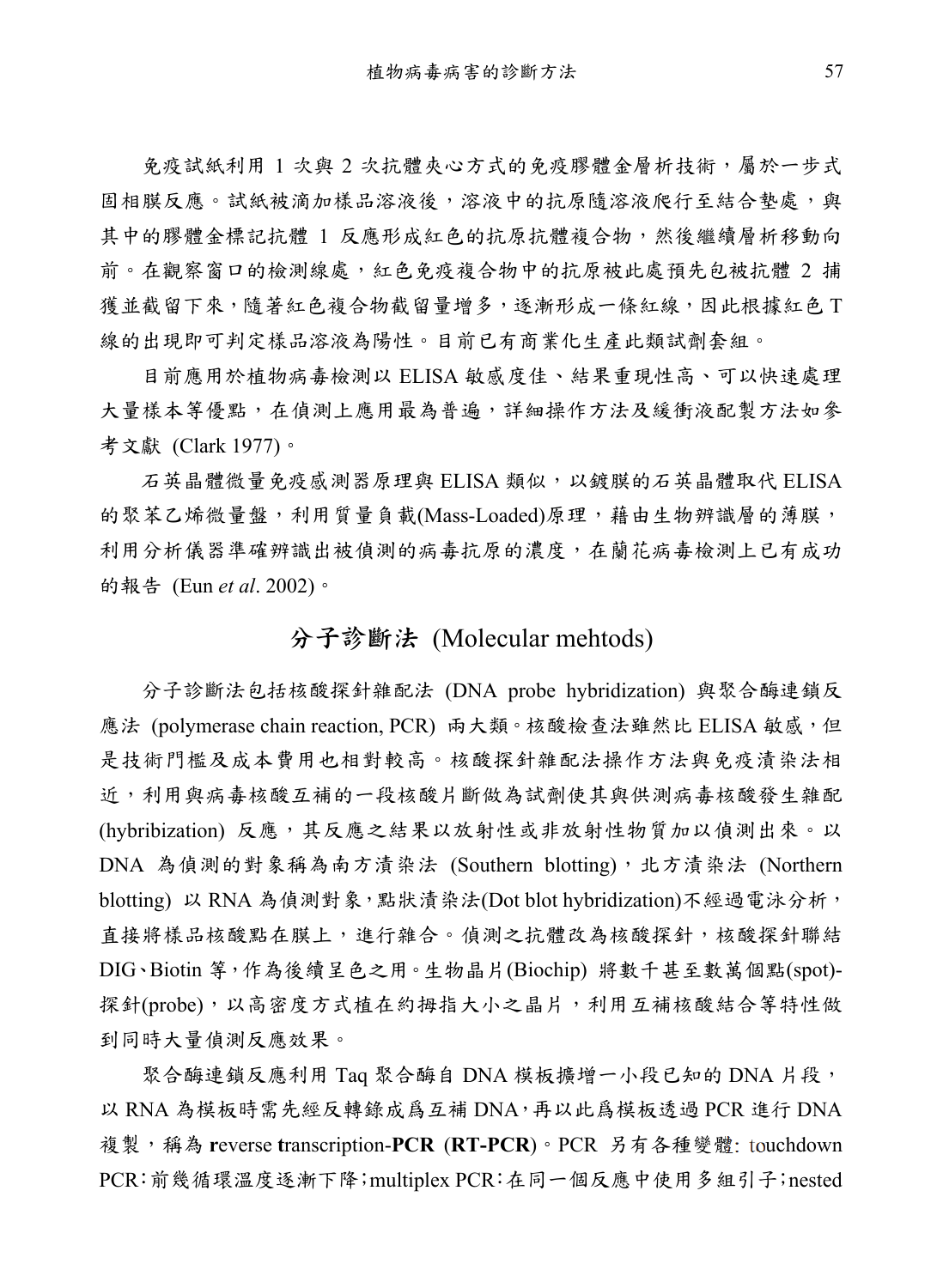PCR:先用低特異性引子擴增幾個循環以增加模板數量,再用高特異性引子擴增; real-time PCR: Real-time PCR 或稱 Quantitative PCR (Q-PCR)是一種藉著 PCR 操 作協助定量 DNA or RNA (進行 RT-PCR) 濃度的方法。跟傳統 PCR 不同之處在於 前者可經由光學系統去監測反應中產物量(螢光物質)的變化而反應在電腦上,後者 則必須等反應結束後再進行洋菜膠體電泳分析。目前 Real-time PCR 螢光系統可大 致分為「非探針型」及「探針型」2 種。非探針型為在反應中加入會與雙股 DNA 嵌 合而釋放螢 光的物質,目前最常使用的為 fluorescence DNA binding dye SYBR Green, 在 PCR 反應的過程中,隨著雙股 DNA 含量的增加,與 DNA 結合的 SYBR Green 亦增加, 螢光訊號即隨之增加。探針型的原理為利用 PCR 產物的序 列來設計一段互補的核酸探針,並在探針的兩端結合上兩能階相差很多的螢光物 質,稱為 Reporter 及 Quencher,若探針在游離態時,由於 Reporter 及 Quencher 交互遮蔽使其不發光,當 DNA 被複製時,此探針被酵 素水解後,Reporter 與 Quencher 分離 , Quencher 失去其遮蔽效應導致 Reporter 發光而被偵測到。如果 不是複製標的產物,探針就不會雜合到核酸上,也就不會 釋放出螢光。使用探針 系統,具有較好的專一性,且可以藉由不同的螢光波長及探針的配合,對於同一 樣本同時進行多目標偵測 (multiplex detection)。

相較於 PCR 需要 3 個溫度循環以上的控溫儀器, 重組聚合酶增幅 (Recombinase Polymerase Amplification, RPA) 只需要單管,等溫聚合的增幅技術。 RPA 是要作為分子診斷技術開發的幾種等溫核酸擴增技術之一,包 括 Loop-mediated isothermal amplification (LAMP) , Strand displacement amplification (SDA), Helicase-dependent amplification (HDA)  $\&$  Nicking Enzyme Amplification Reaction (NEAR) 等,這些技術提供了快速檢測時間,恆溫的簡化儀 器,與高靈敏度等優點,適合田間就地偵測。

上述檢測方法有些已商業化產品,有些在實驗室研發階段,未來會有更準確快 速方便的檢測方法仍持續被開發出來,許多過去認為只適用於實驗室的方法,在可 見的未來將會陸續被突破,希望日後病毒診斷與鑑定工作將更快速正確有效率。

#### 設施栽培常見的病毒病害

台灣利用設施栽培蔬菜已行之有年,以常見的 32 目防蟲網構成的設施可以有 效阻絕大部份害蟲入侵,因此此類設施中發生的害蟲,多數是粉蝨及薊馬等體型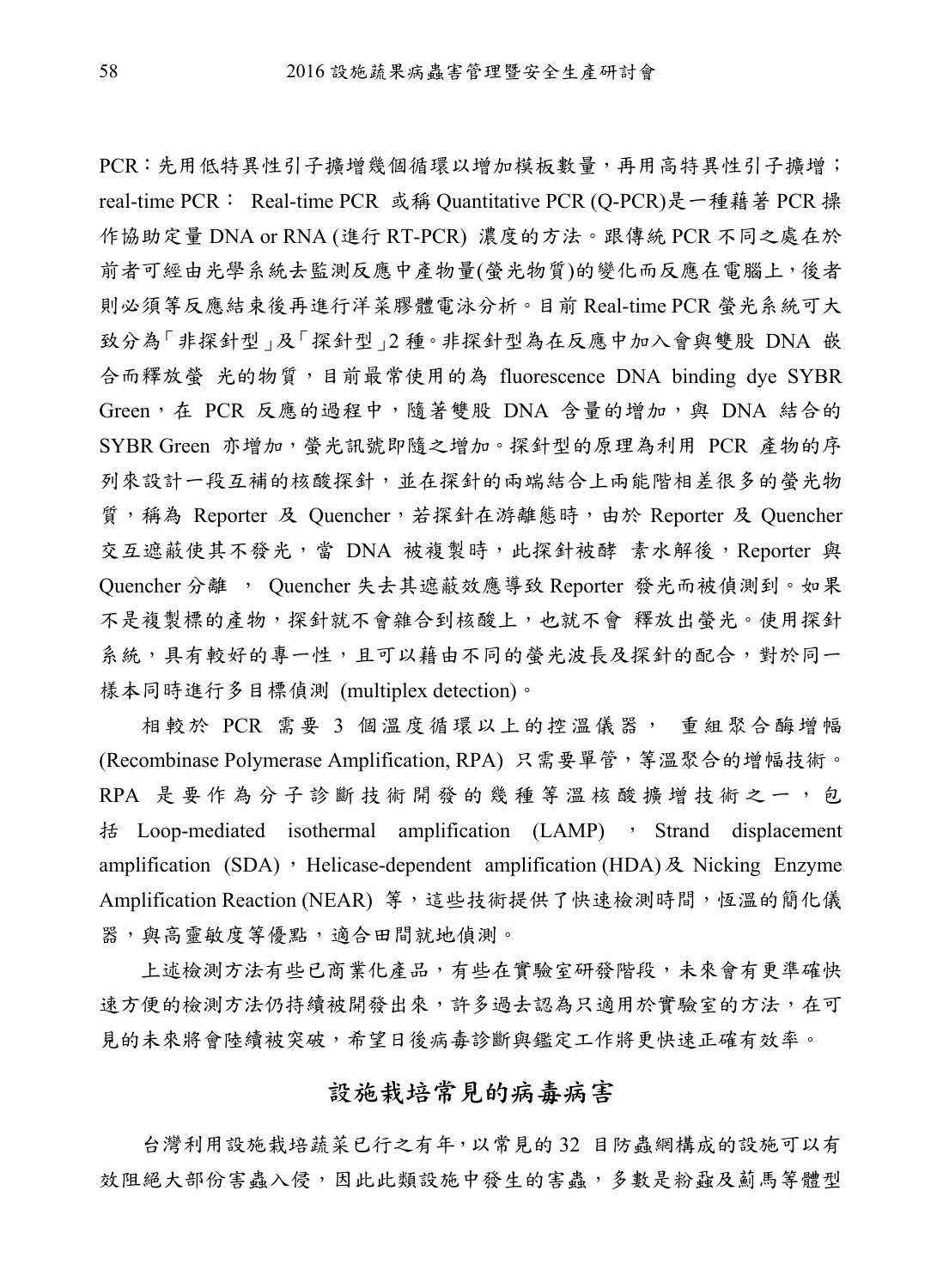小的昆蟲及蟎類。銀葉粉蝨 (*Bemisia argentifolii* Bellows & Perring) 傳播為害瓜類 的南瓜捲葉病毒 (*Squash leaf curl Philippines virus*, SLCPHV)、瓜類褪綠黃化病毒 (Cucumber chlorotic yellows virus, CCYV) 及為害茄科作物的番茄捲葉病毒 (Tomato leaf curl virus, TLCV)、番茄黃化捲葉病毒(*Tomato yellow leaf curl* Thailand *virus*, TYLCTHV);薊馬傳播 *Tospovirus* 屬的病毒,設施中常見如危害瓜類的甜瓜 黃斑病毒 (Melon yellow spot virus, MYSV) 及危害茄科的 TSWV、CaCV (Huang *et al*. 2010)及 Pepper chlorotic spot virus (PCSV)(Cheng et al. 2014),往往造成農民嚴重 的損失。相較於 *Tospovirus* 屬病毒以血清檢定法為主 (Chen *et al.* 2010),屬於雙生 病毒科豆類黃金嵌紋病毒屬的 SLCPHV、TLCV 及 TYLCTHV 以核酸檢定法為主 (Cheng *et al*. 2015),最常見的非 PCR 莫屬,可以利用單一 PCR 或複合 PCR 進行檢 測,以瓜類為檢測對象時,還可以與 CCYV 進行複合 RT-PCR,同步偵測 (圖 1)。



圖 1. 粉蝨媒介傳播的南瓜捲葉病毒 (A),瓜類褪綠黃化病毒之病徵 (B) 及利用複 合 RT-PCR 檢測 (C)。

Fig. 1. Symptoms caused by *Squash leaf curl Philippines virus* ( SLCPHV)(A) or *Cucurbit chlorosis yellows virus* (CCYV) which were transmitted by whitefly efficiently. Detection of SLCPHV and CCYV on cucurbitaceae samples by duplex RT-PCR (C), amplified fragments from SLCPHV (upper) and CCYV (lower) were indicated by arrow.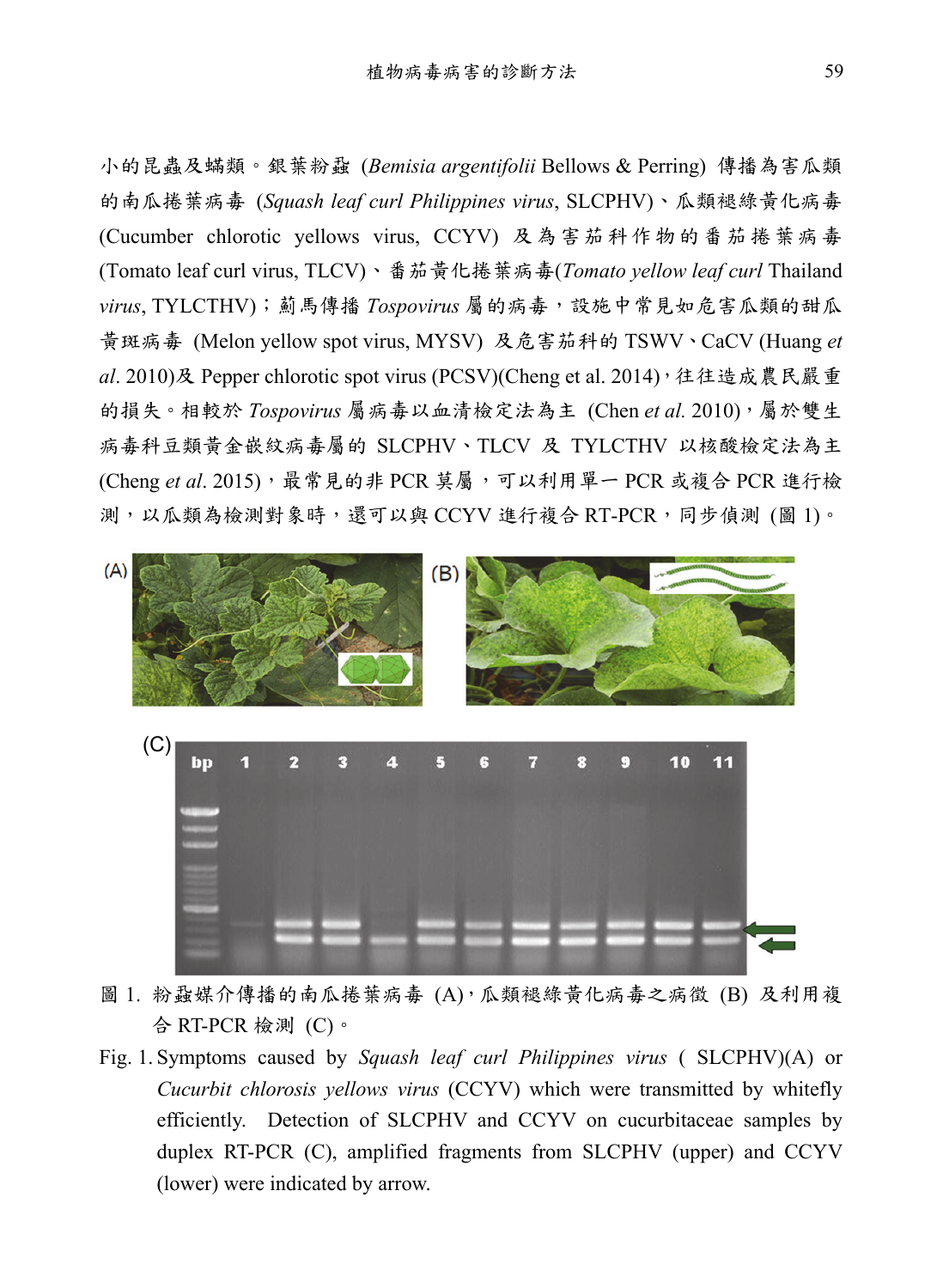#### 病毒病害防治

病毒病害診斷鑑定的方法日新月異,但病毒病害目前仍無法以藥劑防治,預 防勝於治療為病毒病害管理的主要方法。以下 5 點相關工作都可以達到防治效果: (1)使用健康種苗:幼苗期最容易感染病毒,在育苗期應加強媒介昆蟲,尤其針對 蚜蟲、粉蝨及薊馬之管理。(2) 使用抗病品種:栽培抗病品種為最經濟有效防治病 害手段之一。目前已培育許多番茄捲葉病的抗病品種,栽種抗病品種減低媒介昆 蟲粉蝨的防治壓力。(3) 合理化施肥: 施肥培管理,提供適合作物生長的健 康 環 境 ,可使植物生長正常,植株強健而增加植物抵抗力。多施有機堆肥,增加 植株生長勢,亦可減輕被害程度。(4) 田間衛生:拔除病株,勿使留置田間成為感 染源。清除田間雜草,避免媒介昆蟲滋生於其上。(5) 媒介昆蟲管理:合理、有 效及安全使用推薦用藥防治媒介昆蟲,或是利用設施栽培,隔離媒介昆蟲。採收 期則可選擇天然植物保護資材或天敵來防治媒介昆蟲,減少病害發生 (林 2017; Jones 2006)。

雖然設施栽培有效發揮隔離大型害蟲的效果,但卻因其內高溫多濕、通風不 良或光線不足等特殊環境,使薊馬或粉蝨等小型害蟲如更易孳生。因此在從事設 施內作物病害防治時,須妥善採用各種栽培防治法、農藥及非農藥防治法等技術, 才不會傷害人體健康、造成環境污染與農藥殘留,在社會大眾關注農產品安全的 現在更為重要。

#### 參考文獻

- 林鳳琪、陳怡如、鄭櫻慧、許秀惠。2017。建立設施番茄病蟲害綜合管理及安全生產模式。 農業害蟲管理暨食安把關研發成果研討會專刊: 53–56。
- 陳慶忠、曹淑麗、徐惠迪。2001。利用光學顯微鏡、電子顯微鏡及血清學技術診斷洋桔梗 壞疽病毒。植物病理學會刊 10:105–114。
- 詹富智、盧耀村、陳慶忠。2002。植物檢疫病毒偵測技術。植物重要防疫檢疫害蟲診斷鑑 定研習會 (二) pp.35–52.
- 鄧汀欽。2011。三十年來台灣瓜類病毒病害的流行趨勢演變。農作物害蟲及其媒介病害整 合防治技術研討會專刊 pp.147–164。
- Chen, T. C., Y.-Y. Lu, Y.-H. Cheng, C.-A. Chang and S.-D. Yeh. 2008. Melon yellow spot virus in watermelon: a first record from Taiwan. Plant Pathology 57:165.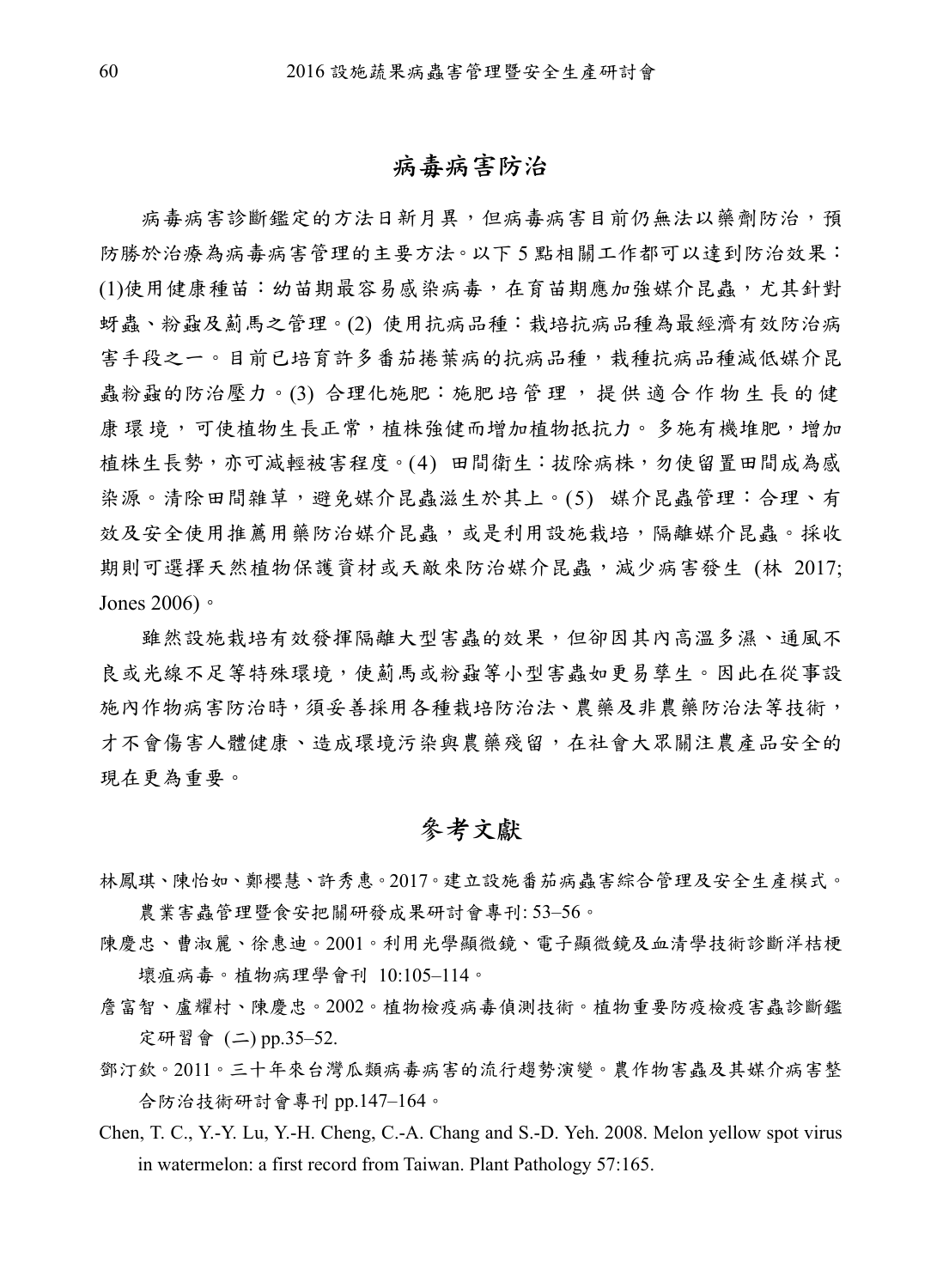- Chen T. C., Y. Y. Lu, Y. H. Cheng, J. T. Li, Y. C. Yeh, Y. C. Kang, C. P. Chang, L. H. Huang, J. C. Peng and S. D. Yeh. 2010. Serological relationship between Melon yellow spot virus and Watermelon silver mottle virus and differential detection of the two viruses in cucurbits. Archives of Virology, 155:1085–1095.
- Cheng, Y. H., H. C. Lin, and F. C. Lin. 2015. Development of primers for survey of whiteflies carrying leaf curl disease causing agents of muskmelon. J. Taiwan Agric. Res. 64:135–144. (in Chinese with English abstract)
- Cheng, Y. H., Zheng, Y. X., Tai, C. H., Yeh, J. H., Chen, Y. K. and Jan, F.J. 2014. Identification, characterisation and detection of a new tospovirus on sweet pepper. Ann Appl Biol 164,  $107 - 115$ .
- Clarke, M. F. and A. N. Adams. Characteristics of the microplate method of enzyme-linked immunosorbent assay for the detection of plant viruses. J. Gen. Virol. 1977: 34, 475–483.
- Eun, A. J.-C., L. Huang, F.-T. Chew, S. F.-Y. Li and S.-M. Wong. 2002. Detection of two orchid viruses using quartz crystal micro-balance (QCM) immunosensors. J. Virol. Methods: 71–79.
- Huang C.-H., Y.-X. Zheng, Y.-H. Cheng, W.-S. Lee and F.-J. Jan. 2010. First report of capsicum chlorosis virus infecting tomato in Taiwan. Plant Disease 94:1263.
- Huang, K. S., C. H. Tai, Y. H. Cheng, S. H. Lin, T. C. Chen and F. J. Jan. 2017. Complete nucleotide sequences of M and L RNAs from a new pepper-infecting tospovirus, Pepper chlorotic spot virus. Arch Virol 162: 2109–2113.
- Huang, L. H., H. H. Tseng, J. T. Li and T. C. Chen. 2010. First Report of Cucurbit chlorotic yellows virus Infecting Cucurbits in Taiwan. Plant Dis. 94, 1168.
- Jan, F. J., S. K. Green, S. L. Shih, L. M. Lee, H. Ito, J. Kimbara, K. Hosoi, and. W. S. Tsai. 2007. First report of *Tomato yellow leaf curl Thailand virus* in Taiwan. Plant Dis. 91:1363.
- Jones, R. A. C. 2006. Control of plant virus Diseases. Adv. In virus Research 67:205–224.
- Liao, J. Y., C. C. Hu, T. K. Lin, C. A. Chang, and T. C. Deng. 2007. Identification of Squash leaf curl Philippines virus on Benincasa hispida in Taiwan. Plant Pathol. Bull. 16:11-18.
- Rybicki, R. T. 2015. A Top Ten list for economically important plant viruses. Arch Virol 160:17–20
- Shih S. L., W. S. Tsai, L. M. Lee, J. T. Wang, S. K. Green and L. Kenyon. 2010. First report of Tomato yellow leaf curl Thailand virus associated with pepper leaf curl disease in Taiwan. Plant Disease 94: 637.
- Tsai, W. S., S. L. Shih, S. K. Green, and F. J. Jan. 2007. Occurrence and molecular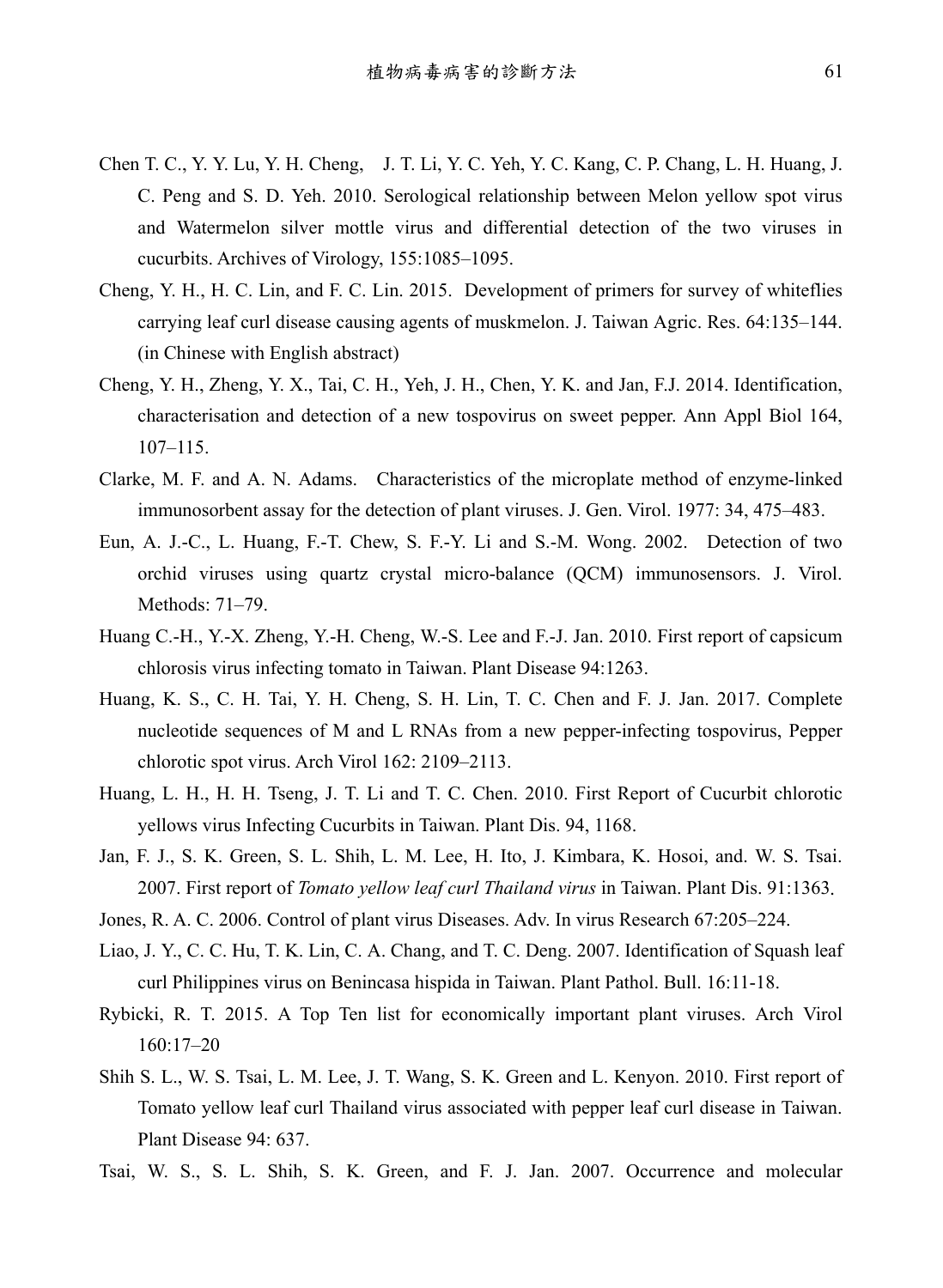characterization of *Squash leaf curl Phillipines begomovirus* in Taiwan. Plant Dis. 91: 907.

- Tsai, W. S., S. L. Shih, L. Kenyon, S. K. Green, and F. J. Jan. 2011. Temporal distribution and pathogenicity of the predominant tomato-infecting begomoviruses in Taiwan. Plant Pathol. 60: 787-799.
- Tseng, H. H., T. C. Chen and L. H. Huang. 2009. Diagnosis and identification of a new emerging crinivirus on cucurbits. Plant Prot. Bull. 51: 132. (Abstract in Chinese)
- Webster, C. G., S. J. Wylie and M. G. K. Jones. 2004. Diagnosis of plant viral pathogens. Current Ssience 86: 1607–1607.
- Yeh S.-D., Y.-C. Lin, Y.-H. Cheng, C.-L. Jih, M.-J. Chen and C.-C. Chen. 1992. Identification of tomato spotted wilt like virus infecting watermelon in Taiwan. Plant Disease, 76: 835–840.
- Zheng Y.-X., C.-H. Huang, Y.-H. Cheng, F.-Y. Kuo and F.-J. Jan. 2010. First report of Tomato spotted wilt virus in sweet pepper in Taiwan. Plant Disease, 94: 920.